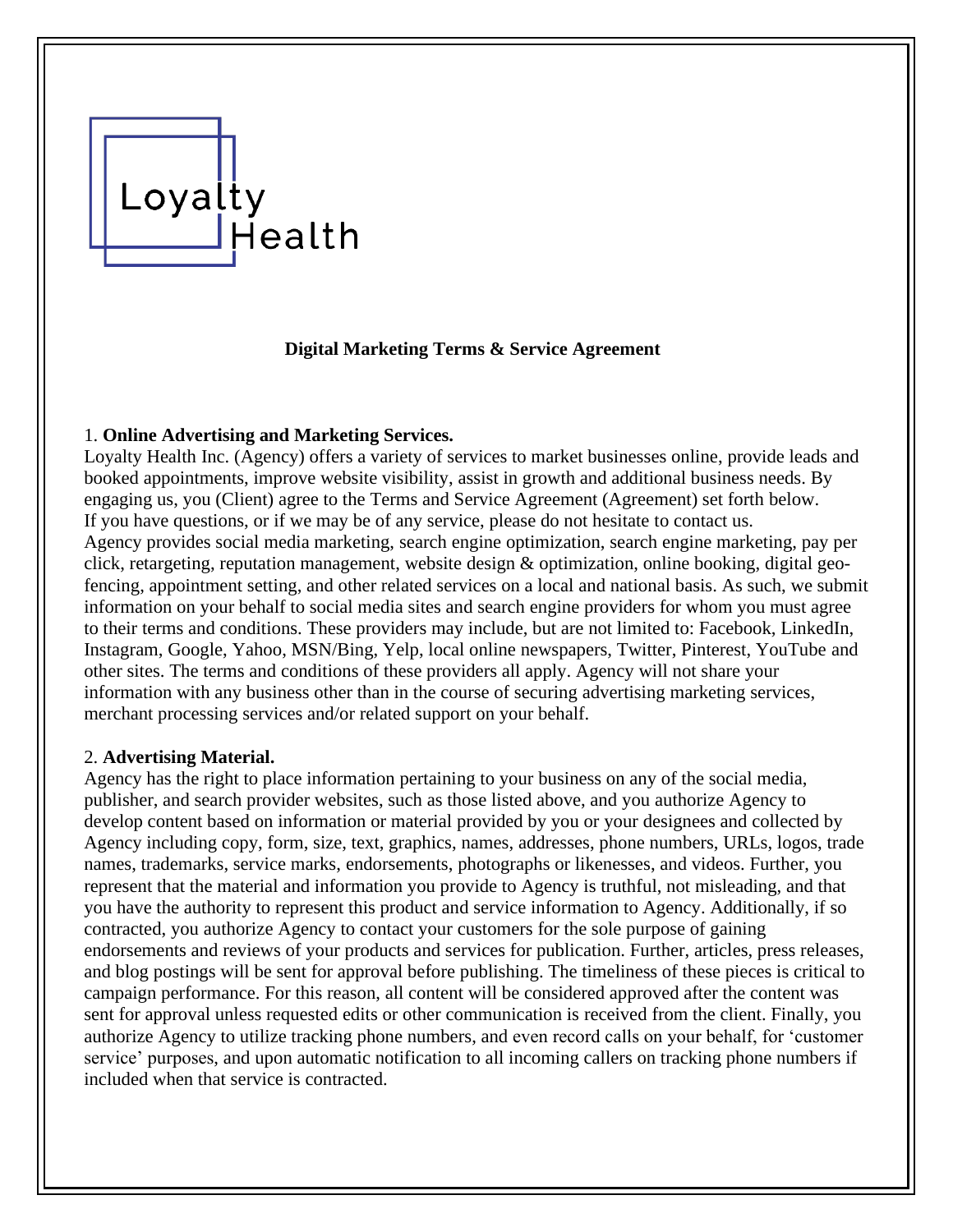## 3. **Client's Obligations.**

The Client shall provide assistance, technical information and decisions to the Agency, as reasonably required by the Agency in sufficient time to facilitate the execution of marketing efforts in accordance with any estimated delivery dates or milestones. The Client agrees to work closely with Agency to provide regular information and feedback so Agency can create fresh content and make adjustments to marketing efforts, accordingly. The Client shall have sole responsibility for ensuring the accuracy of all information provided to the Agency and warrants and undertakes to the Agency that the Client's employees assisting in the execution of an effort have the necessary skills and authority. This includes providing necessary login information and passwords to access social media, analytics, hosting, domains, and other third-party accounts necessary for Agency to carry out marketing efforts.

## 4. **Rates.**

All advertising purchased and/or services provided, will be at the rates and on the terms indicated in this Agreement, or on the DocuSign agreement and/or separate Agency form/application. Agency may, in its discretion, from time to time, increase the rates listed, modify the product/service offerings, or change its service terms. The Agency will inform the Client of any increase in rates, new product/service modifications, or change in terms in writing prior to the effective date of the increase, modification or change that could impact this agreement. If the rates are increased, products/services modified, or terms changed, the Client may cancel the remainder of the term of this Agreement, as of the date the new rates, modifications, or changes become effective. Client must notify the Agency in writing if the Client decides to cancel the remaining term of this Agreement because of increases, modifications, or changes prior to the changes taking effect. If the Client fails to provide such written notice, Client agrees to be bound by the new rates. Product/service modifications, and terms, which will become a part of this Agreement and become effective on the date set forth in the Agency's notice. > (Optional) Credit and Debit Card Merchant Processing Services.

Additional agreement will be provided if merchant services option activated.

### 5. **Payment.**

Payment is due and will be made automatically via ACH or Credit/Debit card, in advance, on the initial monthly effective date (or within 5 business days) of this signed agreement and of each subsequent month's effective date that the contract is in effect. Failure to secure final approval from Client on designs, digital creatives, digital ads, etc. will not be considered a reason to delay payment beyond the due date.

The Client agrees to pay the Agency for all expenses incurred by it to collect any amounts payable under this Agreement, including costs of collection, court costs and attorney's fees.

# 6. **ACH Authorization.**

Client authorizes a one time and/or regularly scheduled charges to Clients checking/savings account. Client will be charged the amount indicated in this Terms and Service agreement, unless otherwise agreed upon by Client and Loyalty Health in writing. The Agency charge will appear on clients' bank statement as a Loyalty Health ACH Debit, and/or a related Credit/Debit card statement Agency transaction. Client agrees that no prior notification will be provided unless the date or amount changes, in which case client will receive notice from Agency at least 10 days prior to the payment being collected.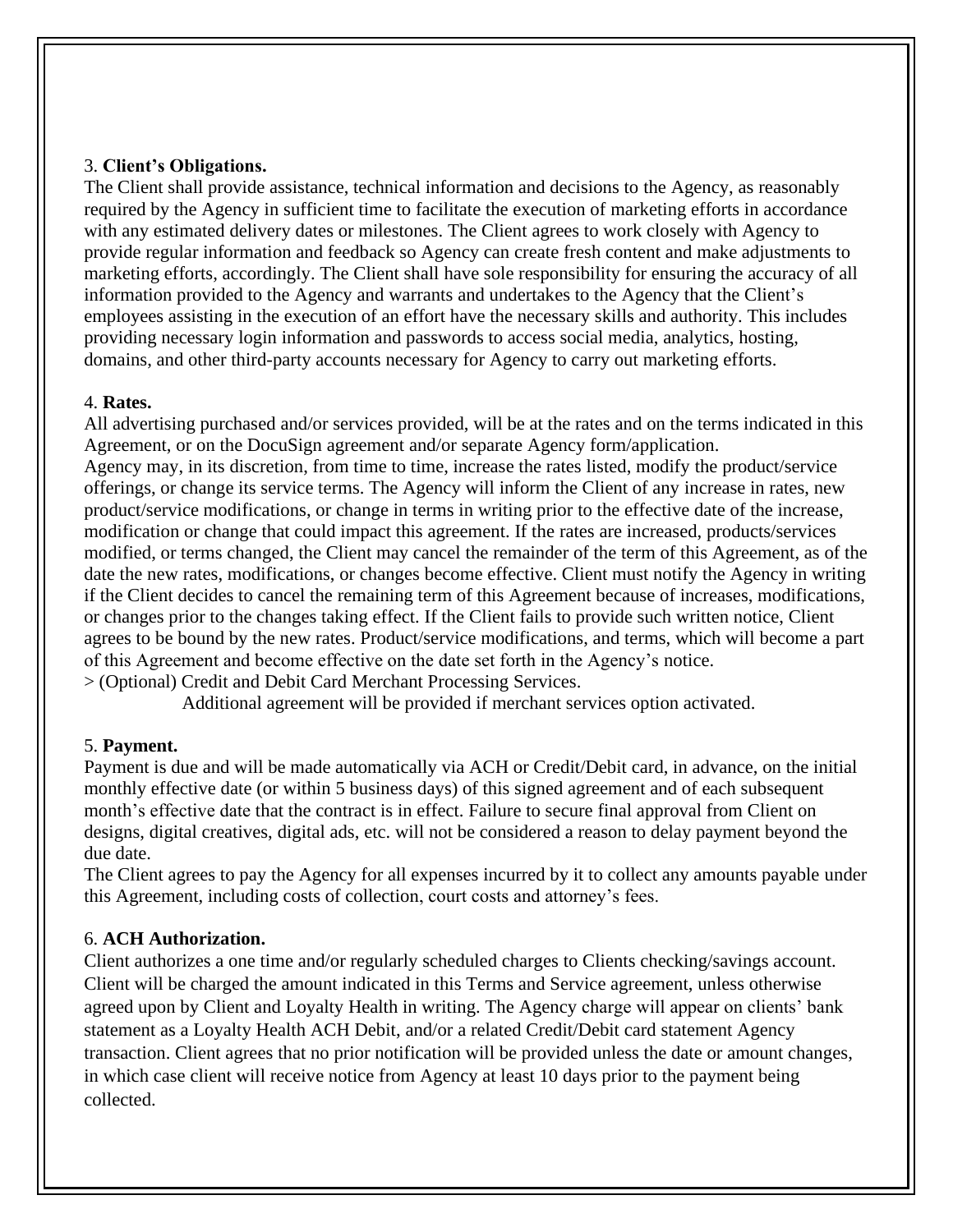Client understand that this authorization will remain in effect until Client cancels it in writing, according to the Cancellation terms in section 9 of this agreement. Client agrees to notify Loyalty Health in writing of any changes in Clients' account information at least 10 days prior to the next billing date. If payment dates fall on a weekend or holiday, Client understands that the payments may be executed on the next business day. For ACH debits to Clients checking account, Client understands that because these are electronic transactions, these funds may be withdrawn from Clients' account as soon as the signed execution date of this agreement. In the case of an ACH Transaction being rejected for Non-Sufficient Funds (NSF) Client understands that Loyalty Health may at its discretion attempt to process the charge again within 30 days. Client acknowledges that the origination of ACH transactions to Clients' account must comply with the provisions of U.S. law. Client certifies that Client is an authorized user of this bank account and will not dispute these scheduled transactions with Clients bank; so long as the transactions correspond to the terms indicated in these Terms and Conditions.

#### 7. **Taxes.**

In the event that any federal, state or local taxes are imposed on the printing, publication or distribution of advertising material or on the sale of advertising or products and services produced by the Agency, these taxes will be assumed and paid by the Client.

### 8. **Termination.**

The Agency may reject an advertising order and/or immediately terminate this Agreement, upon notice to Client for any of the following reasons, including but not limited to: (a) if the Client fails to make payment when due or otherwise fails to perform any of the provisions of this Agreement, (b) if the Client makes an assignment for the benefit of creditors, (c) if a petition in bankruptcy or for reorganization under the bankruptcy or insolvency laws is filed by or against the Client, (d) if the Client ceases doing business or is likely to cease doing business or (e) in the opinion of the Agency, the credit of the Client is or may be impaired. If this Agreement is terminated for any of these reasons, Client will nevertheless remain liable for balances due on any products and services that were purchased, whether billed or unbilled, and Agency will send an invoice to Client, which Client agrees to promptly pay within 30 days of invoice.

### 9. **Cancellation.**

Client may cancel at any time and for any reason, with written notice with no penalty or cancellation fees. Only months in which full payment has been received will count as a month of marketing under the Initial Term. Client acknowledges that Client's services are designed and based on a month to month term, with an initial 1 month Term. After the Initial Term, the Term will be automatically renewed for successive one-month periods (month to month) each, a "Renewal Term".

If you have not completed the Initial Term, cancellation will be effective at the completion of the Initial 1 month Term. If you have completed the Initial Term, services will continue through the end of the next applicable Renewal Term (1 month) and will then be cancelled. There are no refunds.

#### 10. **Errors.**

The Client may not claim a breach of this Agreement if there are typographical errors, incorrect ad placements, under deliveries, omissions or errors in advertising, social media and website content provided by the Agency. The Agency agrees to promptly take corrective action after notification by the Client, that portion of the advertising, website or social media content which may have been rendered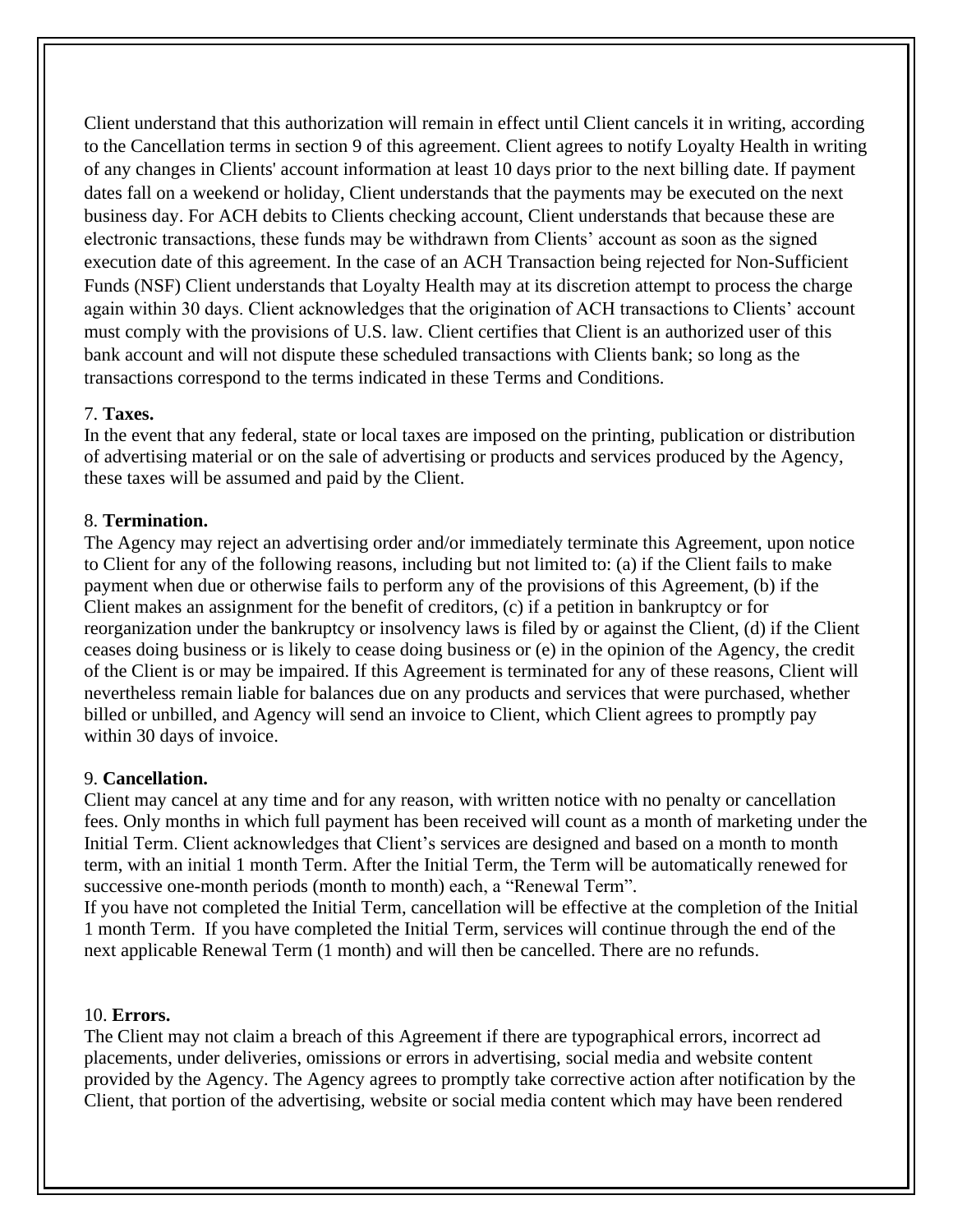valueless by such typographical errors, incorrect ad placements, under deliveries or omission of copy, unless such error arose due to the error or omission of Client, or after the advertisement, website or social media content had been set and proofed or otherwise confirmed by the Client or the advertisement was submitted after start date. The Agency will not be liable to Client for any loss or damage that results from a typographical error, incorrect ad placement, under delivery, omission or error related to the products and services it provides.

# 11. **SEO/Digital Marketing.**

Client acknowledges the following with respect to SEO services from Agency:

i. Agency has no control over the policies and ranking algorithms of search engines with respect to the type of sites and/or content that they accept now or in the future. Client's web site may be excluded from any search engine or directory at any time at the sole discretion of the search engine or directory. ii. Due to the competitiveness of some keywords/phrases, ongoing changes in search engine ranking algorithms, and other competitive factors, Agency does not guarantee No.1 positions or consistent top positions for any particular keyword, phrase, or search term.

iii. Google has been known to hinder the rankings of new websites (or pages) until they have proven their viability to exist for more than "x" amount of time or have enough back-link strength. Agency assumes no liability for ranking, traffic, indexing issues related to such penalties. Consequently, client understands that ranking new websites is much more difficult than ranking old and established sites and they should not have unrealistic expectations about rankings, traffic and revenues.

iv. Occasionally, search engines will drop listings for no apparent reason. Often, the listing will reappear without any additional SEO efforts.

v. A website's search engine ranking can fluctuate any day, any time because of on-going changes in the ranking algorithm, SEO efforts made by the competitors or both.

vi. Agency makes no guarantee/warranty of project timelines or added expenses if content or SEO work is destroyed either wholly or in part, either knowingly or unknowingly by any party other than Agency or without the prior consultation of Agency.

vii. Agency is not responsible for the Client or any of its affiliates overwriting content or SEO work. b. Client acknowledges the following with respect to Pay-Per-Click (PPC)/Paid Social Media Campaigns/Paid Search Services from Agency:

i. Agency accepts no responsibility for policies of PPC Advertising Networks, social media platforms, third-party search engines, directories or other web sites that Agency may submit to with respect to the classification or type of content it accepts, whether now or in the future. Client's website or content may be excluded, rejected or banned from any third-party resource at any time. Client agrees not to hold Agency responsible for any liability or actions taken by third-party resource under this Agreement. ii. Client acknowledges and agrees that Agency makes no specific guarantee or warranty regarding the search providers, social media platforms or publishers to which it submits advertising on your behalf, including placement of paid advertising or any specific results. Agency does not warrant the number of calls, clicks, impressions, event registrations, website visits, or that paid advertising will appear in response to any particular query. Agency does not guarantee position, consistent positioning, or specific placement for any particular ad, keyword, phrase or search term.

iii. Client acknowledges that Agency's past performance is not indicative of any future results client may experience.

iv. Agency does not warrant that the performance will be error-free but will promptly act to correct errors once they have been identified.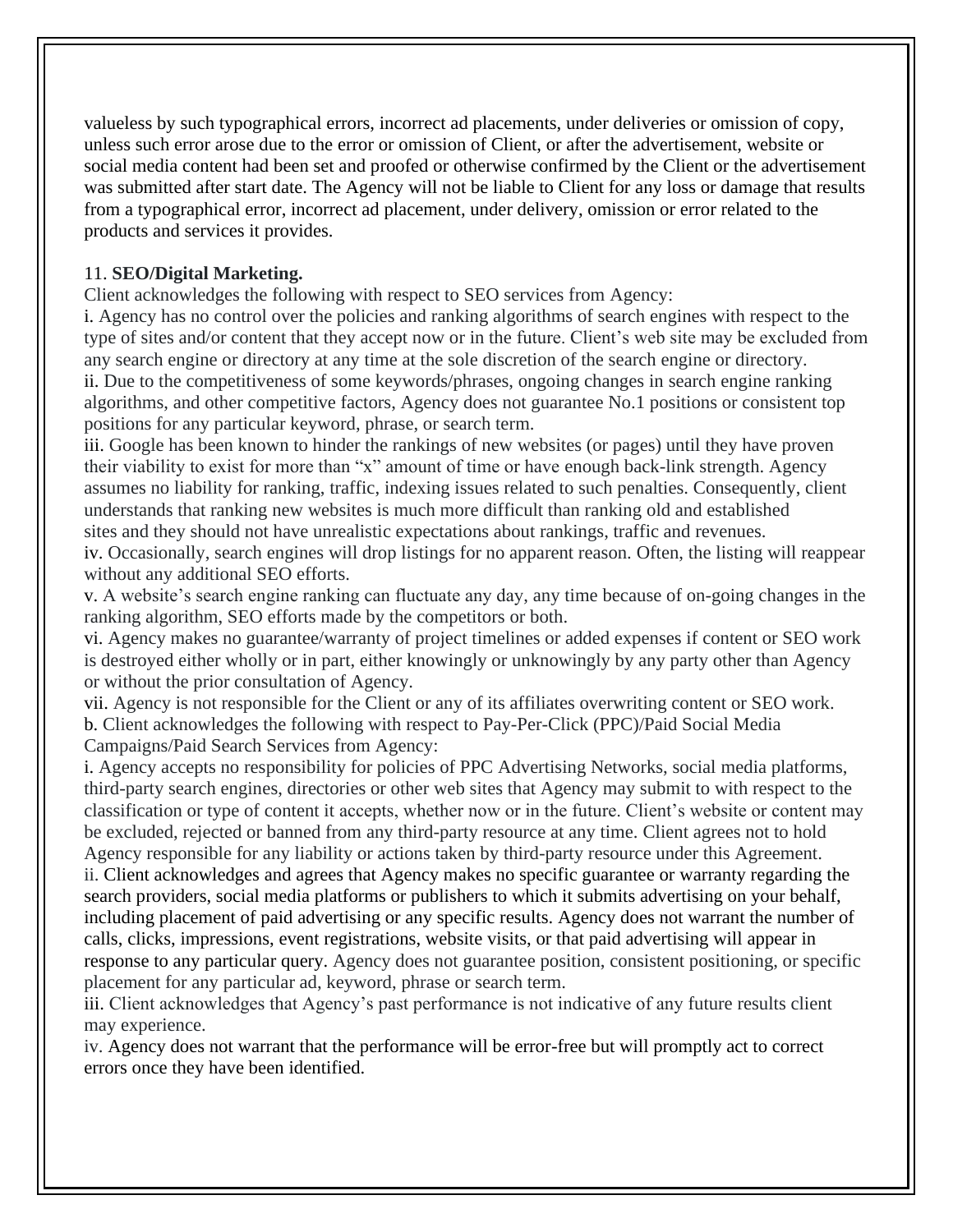v. Client acknowledges that paid advertising may be subject to the individual advertising network's policies and procedures. Changes to these policies may require added resources employed by Agency to adhere to these changes.

vi. Client acknowledges that any of the online advertising networks, social media sites, search engines, directories or other resources may reject, block, prevent or otherwise stop accepting submissions for an indefinite period of time.

vii. Client acknowledges that online advertising networks or search engines may drop listings from its database for no apparent or predictable reason. Agency shall re-submit resources to the search engine based on the current policies of the third-party advertising network in question.

viii. Agency will endeavor to make every effort to keep client informed of any changes that Agency is made aware of that impact any of the online marketing, social media campaign and strategy and the execution thereof under this Agreement.

ix. Client acknowledges that Agency cannot guarantee the exact placement of client's advertising; its availability or availability related to the funds in the client's account.

x. Cost for digital media advertising are additional and paid directly to third-party provider. Payment for media that Agency is running on behalf of Client shall be paid for in advance of running. In the event that there is a lag in payment or lack of adequate funds in a third-party account (e.g. Google, Facebook, Yahoo), Agency reserves to right to pause advertising until accounts are made whole.

xi. Development of text ads, image ads, video ads, and/or banner ads in support of online marketing or paid social media campaigns will be outlined specifically as a part of the deliverables in the strategy with Agency.

xii. Agency does not offer any refunds for SEO or digital marketing campaigns (SEO, PPC, Shopping Feeds, Email Marketing, Re-marketing, Content Marketing, Blogging, Social Media, etc.).

# 12. **Intellectual Property Rights.**

All logos, website and social media content is considered to be owned by the Client once it has received final approval to go live and payment in full has been received and may be reused, shared and reproduced by the Client.

### 13. **Advertising Content.**

The Agency may, in its sole discretion, edit, alter, omit, reject or cancel at any time any of Client's digital advertising products or services to meet industry standards or Client's budget. All digital advertising placements are at the option of the Agency, unless a specific placement is purchased by the Client. Failure to meet placement requests will not constitute cause for adjustment, refund, make good, termination or cancellation of this Agreement.

### 14. **Disclaimer of Warranties.**

To the maximum extent permitted by applicable law, Agency and its suppliers disclaim all warranties not expressly set forth in this document, whether express or implied, including, but not limited to implied warranties of merchantability and fitness for a particular purpose, with regard to Agency services.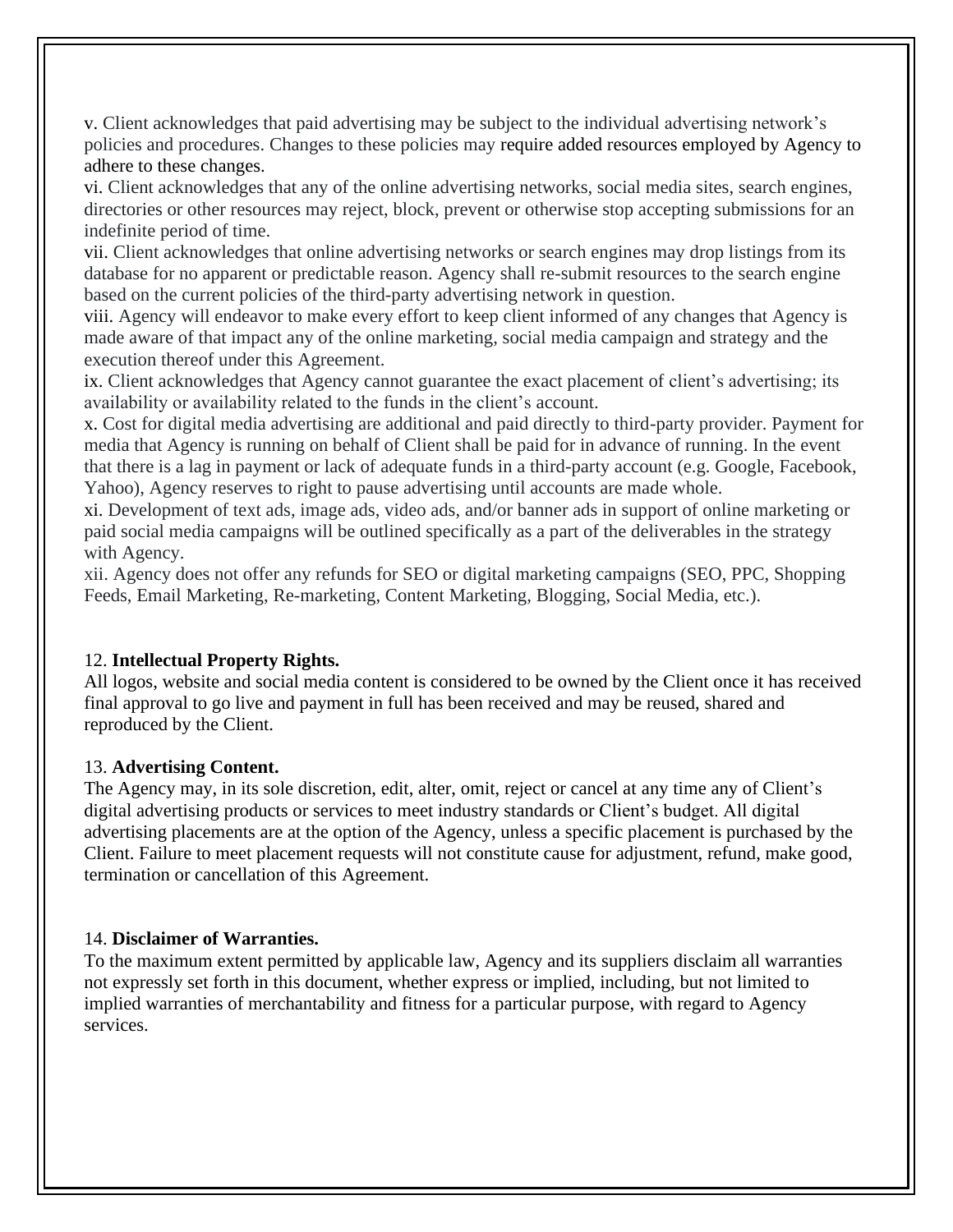## 15. **Indemnity:**

Client agrees to indemnify and hold harmless Agency, its owners and employees from and against all allegations, claims, actions, suits, demands, damages, liabilities, obligations, losses, settlements, judgments, costs and expenses (including without limitation attorneys' fees and costs) which arise out of, relate to Agency's use of materials furnished by Client (including but not limited to, logos, slogans, trademarks, written content, photographs, video, music and fonts). Information or data obtained by us from you to substantiate claims made in marketing deliverables shall also be deemed to be "materials furnished by you." Such claims may include claims for invasion of privacy, defamation, patent, trademark, copyright or other intellectual property claims. Additionally, Client agrees to indemnify and hold harmless Agency, its owners and employees against any and all allegations, claims, actions, suits, demands, damages, liabilities, obligations, losses, settlements, judgments, costs and expenses (including without limitation attorneys' fees and costs) which arise out of, relate to business ideas, innovations, concepts, websites, web-based applications and the like that Client has generated and has asked Agency to develop or implement. For example, if you have an idea for a web application, we develop it, and it is determined that the application's functionality violates another company's patent, you will indemnify Agency for any claims instituted by the third party. Agency does not take responsibility for determining whether your business ideas, business plans, concepts or innovations may interfere with another party's rights or are otherwise in compliance with applicable law. You warrant that any business ideas, business plans, concepts or innovations that you have presented to Agency and asked Agency to create deliverables for are compliant with applicable federal, state and local laws, rules and regulations. You agree to indemnify, defend, and hold Agency harmless from any and all liability, claims, damages, and settlements due to any 3rd Party claims or causes of action, (including, without limitation, reasonable attorneys' fees and court costs) arising out of or relating to Client's (a) illegal or unauthorized use of the Services, or (b) noncompliance or breach of any of these Terms of Service by Client or any 3<sup>rd</sup> Party (authorized, permitted or enabled by Client). This indemnification includes, but is not limited to, any actions, including intellectual property actions (including trademark and copyright actions), actions related to end user personal or financial data, PCI compliance, Client's order processing, billing, fulfillment, shipment, collection, or actions related or associated with any products or services offered, sold, or licensed through Client's website. If Client is a Covered Entity under The Health Insurance Portability and Accountability Act of 1996 ("HIPAA"), Client waives any Claims it may have against Agency arising out of or in connection with HIPAA requirements and agrees to indemnify and hold harmless Agency against any and all Claims that are related to or arise from failure to comply with HIPAA requirements. Client is responsible for maintaining the privacy of any persons or their information that may be covered by HIPAA or any related or similar legislation or regulation. Agency makes no claims or warranties regarding compliance with HIPAA.

# 16. **Limitation of Liability:**

IN NO EVENT SHALL AGENCY BE LIABLE TO CLIENT FOR ANY DIRECT, SPECIAL, INDIRECT OR CONSEQUENTIAL DAMAGES, INCLUDING BUT NOT LIMITED TO LOSS OF USE, LOSS OF PROFITS, LOSS OF DATA OR LOSSES AS A RESULT OF DISCLOSURE OF USER CONTENT OR OTHER DATA, WHETHER IN AN ACTION IN CONTRACT, TORT (INCLUDING BUT NOT LIMITED TO NEGLIGENCE), OR OHERWISE, ARISING OUT OF OR IN ANY WAY CONNECTED WITH AGENCY'S PRODUCTS OR SERVICES. IN NO EVENT SHALL THE AGGREGATE LIABILITY OF AGENCY EXCEED ANY COMPENSATION PAID BY YOU TO AGENCY FOR ITS PRODUCTS OR SERVICES.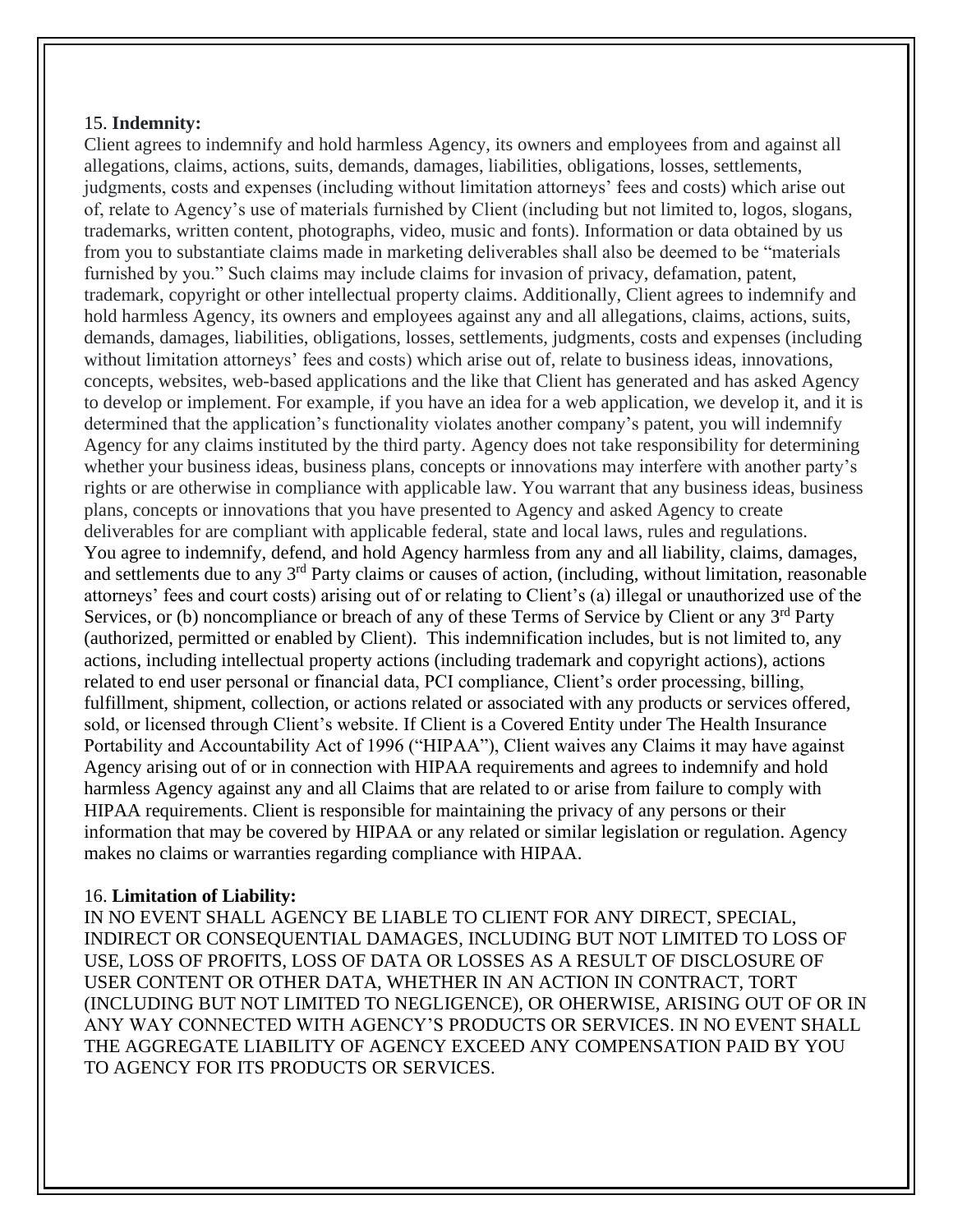#### 17. **Excusable Delays.**

The Agency will not be liable for any damages related to delay or failure to perform due to causes beyond its control, including but not limited to, fire, strike, work stoppage or other labor interruption, freight embargo, terrorism, sabotage, war, civil disturbance, governmental action, rules or regulations, failure of machinery, equipment or information systems, failure of suppliers and digital partners, the elements, flooding, power outages or interruptions or acts of God.

The Agency's inability or failure to perform will not constitute a breach of this Agreement. Performance by the Agency of its obligations under this Agreement will be suspended during this type of delay or failure to perform.

#### 18. **No Waiver.**

The Agency's failure to insist upon the performance by the Client of any term or condition of this Agreement or to exercise any of the Agency's rights under this Agreement on one or more occasions will not result in a waiver or loss of the Agency's right to require future performance of these terms and conditions or to exercise its rights in the future.

#### 19. **Assignment.**

Agency may assign, delegate, or subcontract any rights or obligations under this Agreement.

#### 20. **Governing Law/Venue:**

This Agreement shall be governed by and construed in accordance with the internal laws of the State of Michigan and not the principles of conflicts of law thereof. The Parties agree that the venue for any action arising out of this Agreement will be in the State of Michigan.

### 21. **Severability.**

If any provision of this Agreement is invalid or unenforceable in any jurisdiction, the other provisions herein will remain in full force and effect in such jurisdiction and will be liberally construed to effectuate the purpose and intent of this Agreement, and the invalidity or unenforceability of any provision of this Agreement in any jurisdiction will not affect the validity or enforceability of any such provision in any other jurisdiction.

#### 22. **Miscellaneous.**

All covenants and agreements of the parties made in this Agreement will survive termination or expiration of this Agreement. This Agreement and the Agency's current rates, terms of use and privacy policy, constitute the entire agreement between the parties and supersede and cancel any prior agreements, representations or communications, whether oral or written, between the parties relating to the subject matter of this Agreement. This Agreement may not be changed orally and may only be amended in writing and signed by both parties. Each party agrees that electronic signatures have the same force and effect as manual signatures. Electronic signature means any electronic sound, symbol, or process attached to or logically associated with a record and executed and adopted by a party with the intent to sign such record.